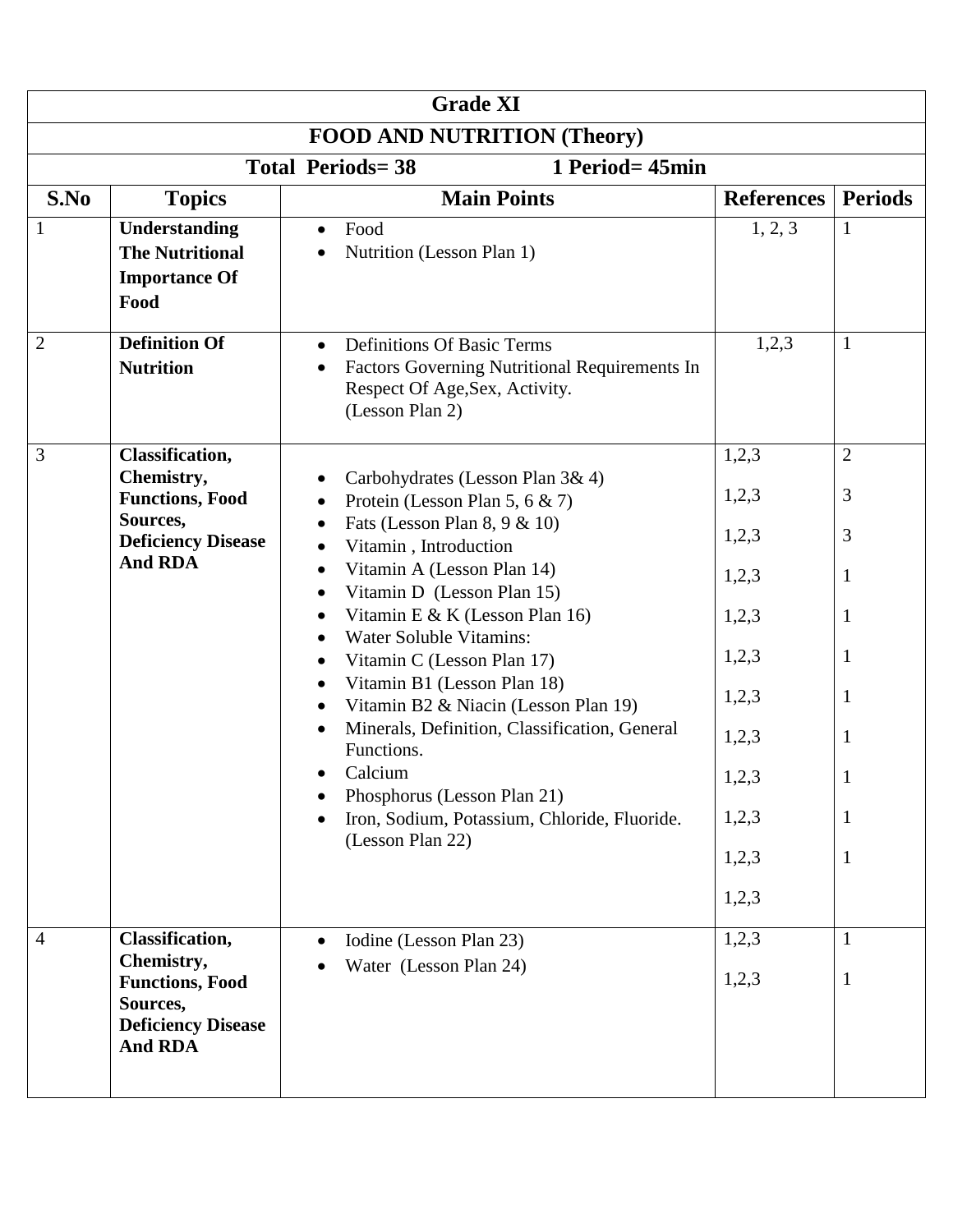| 5               | <b>Composition And</b><br><b>Nutritional Value</b>                                        | Meat:<br>$\bullet$<br>Types Of Meat (Just Their Names)<br><b>Structure And Composition Of Meat</b><br>Poultry.<br><b>Offal</b><br>Choosing Offal.<br>Fish<br>Types Of Fish<br><b>Eggs:</b> Structure Of Egg<br>٠<br>Testing An Egg For Freshness.<br>Milk: Storage Of Milk And Its Following<br>٠<br>Products: Cream, Cheese And Yogurt.<br><b>Cereals:</b> Nutritive Value Of Different Cereal<br>$\bullet$<br>Products: Chapati/Roti, Bread, Porridge, Daals.<br>Vegetables And Fruits: Storage Of Fruits And<br>Vegetables | $\mathbf{1}$             | 3                        |
|-----------------|-------------------------------------------------------------------------------------------|-------------------------------------------------------------------------------------------------------------------------------------------------------------------------------------------------------------------------------------------------------------------------------------------------------------------------------------------------------------------------------------------------------------------------------------------------------------------------------------------------------------------------------|--------------------------|--------------------------|
| 6               | <b>Family Meal</b><br><b>Management</b>                                                   | This Whole Unit Is In Second Year' Syllabus Thats<br>Why It Is Omitted.                                                                                                                                                                                                                                                                                                                                                                                                                                                       |                          |                          |
| $7\phantom{.0}$ | <b>Food Preparation</b>                                                                   | To Be Done In Practical Classes<br>$\bullet$                                                                                                                                                                                                                                                                                                                                                                                                                                                                                  |                          |                          |
| 8               | <b>Study Care And</b><br><b>Uses Of</b><br><b>Equipment In</b><br><b>Food Preparation</b> | To Be Done In Practical Classes<br>$\bullet$<br>52 Food Fallacies<br>$\bullet$                                                                                                                                                                                                                                                                                                                                                                                                                                                | $\overline{2}$           | $\mathbf{1}$             |
| 9               | <b>Digestion And</b><br><b>Absorption</b>                                                 | Carbohydrates, Fats And Proteins (Lesson Plans<br>٠<br>11, 12 & 13)                                                                                                                                                                                                                                                                                                                                                                                                                                                           | $\mathbf{1}$             | $\overline{3}$           |
| 10              | <b>Practical</b><br><b>Gardening And</b><br><b>Food Preparation</b>                       | This Unit Is Shifted In Practical Classes                                                                                                                                                                                                                                                                                                                                                                                                                                                                                     | $\overline{\phantom{0}}$ | $\overline{\phantom{0}}$ |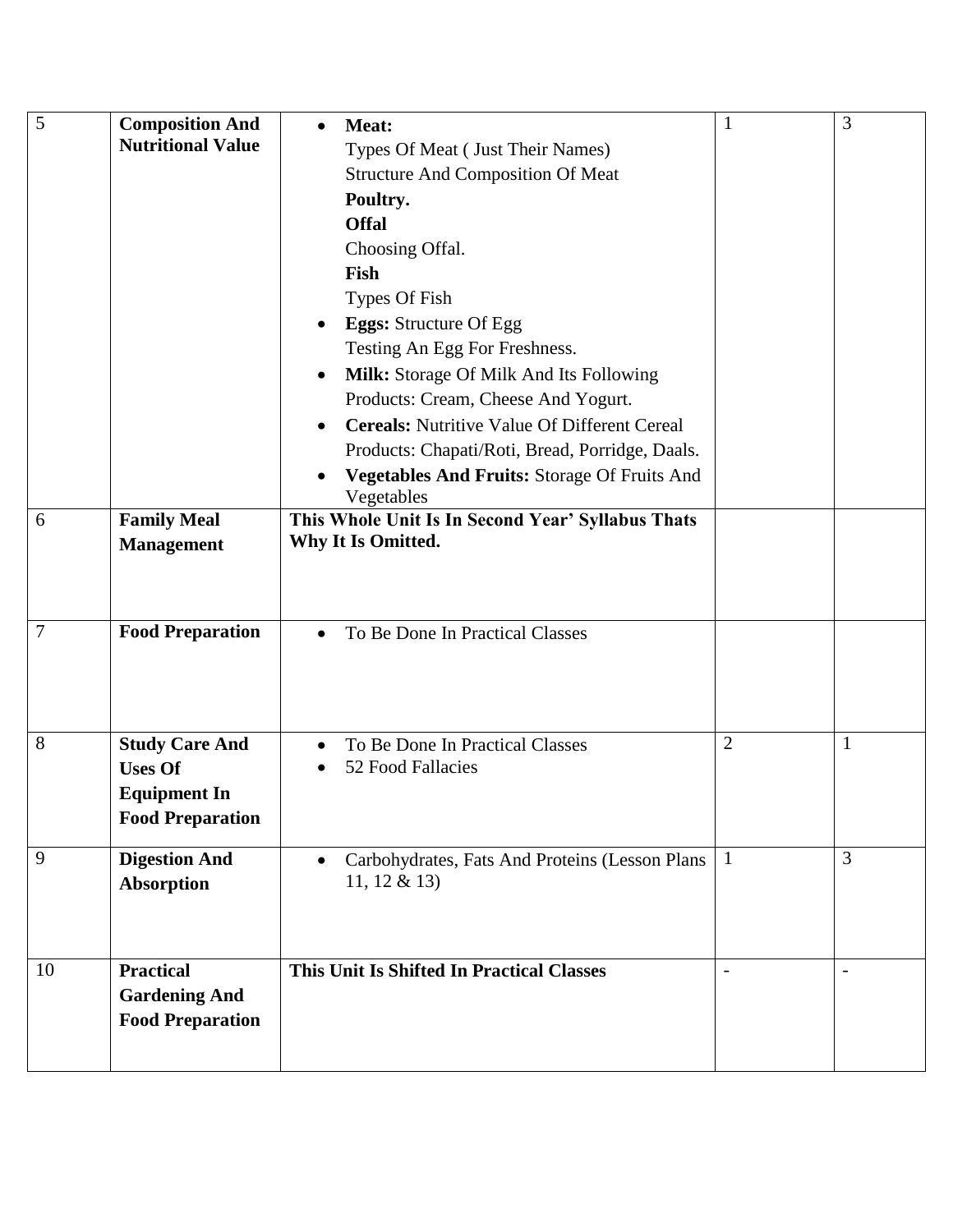# **BOOKS RECOMMENDED**

- 1) Food And Nutrition By ANITA TULL
- 2) Food And Nutrition By D.N.DASTUR
- 3) Nutrition And Physical Fitness By L.JEAN.BOGART.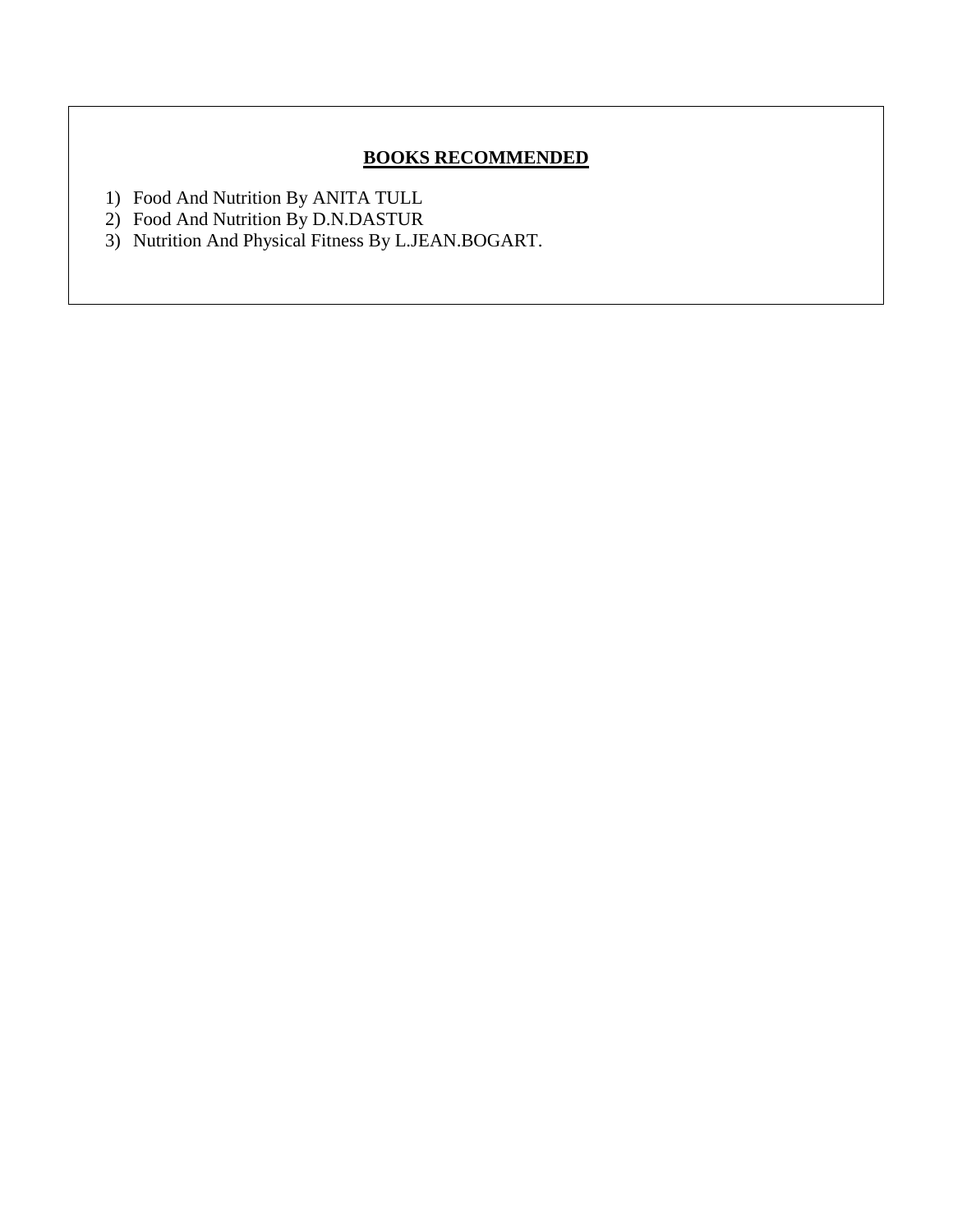| <b>Grade XI</b>                            |                                                                                                                                               |                                           |                                                                                       |                          |                          |
|--------------------------------------------|-----------------------------------------------------------------------------------------------------------------------------------------------|-------------------------------------------|---------------------------------------------------------------------------------------|--------------------------|--------------------------|
| <b>FOOD AND NUTRITION (Practical)</b>      |                                                                                                                                               |                                           |                                                                                       |                          |                          |
| <b>Total Periods=38</b><br>1 Period= 45min |                                                                                                                                               |                                           |                                                                                       |                          |                          |
| S.No                                       | <b>Topics</b>                                                                                                                                 |                                           | <b>Main Points</b>                                                                    | <b>References</b>        | <b>Periods</b>           |
| -1                                         | <b>Record Food</b><br><b>Intake And</b><br><b>Activity For A</b><br><b>Given Period Of</b><br>Time.                                           |                                           | To Be Designed For 20016-2017 Session                                                 |                          |                          |
| $\overline{2}$                             | <b>Learn To</b><br><b>Measure 100</b><br><b>Calorie Portion Of</b><br>Food.                                                                   | $\bullet$                                 | To Be Designed For 20016-2017 Session                                                 | $\overline{\phantom{a}}$ | $\overline{\phantom{a}}$ |
| 3                                          | <b>Estimate Number</b><br><b>Of Servings From</b><br><b>A Prepared Recipe</b>                                                                 | $\bullet$                                 | To Be Designed For 20016-2017 Session                                                 |                          |                          |
| $\overline{4}$                             | <b>Plan A Menu</b><br><b>Which Will</b><br><b>Furnish The Daily</b><br><b>Food Requirement</b><br>For A Family.                               |                                           | To Be Designed For 20016-2017 Session                                                 |                          |                          |
| 5                                          | <b>Food Preparation</b><br>(Shifted From Unit<br>2.2 Of Theory<br>Classes)                                                                    | $\bullet$<br>Groups:<br>Cereals.          | To Prepares Recipes From Following Food<br>Vegetables, Meat, Egg, Milk, Eggs And      | $\mathbf{1}$             | 26(13)<br>Weeks)         |
| 6                                          | <b>Study Care And</b><br><b>Uses Of</b><br><b>Equipment In</b><br><b>Food Preparation.</b><br>(Shifted From Unit<br>2.2 Of Theory<br>Classes) | $\bullet$<br>Be Provided To The Students) | To Study Uses And Care Of List Of Kitchen<br>Equipment And Appliances. (Handouts Will |                          |                          |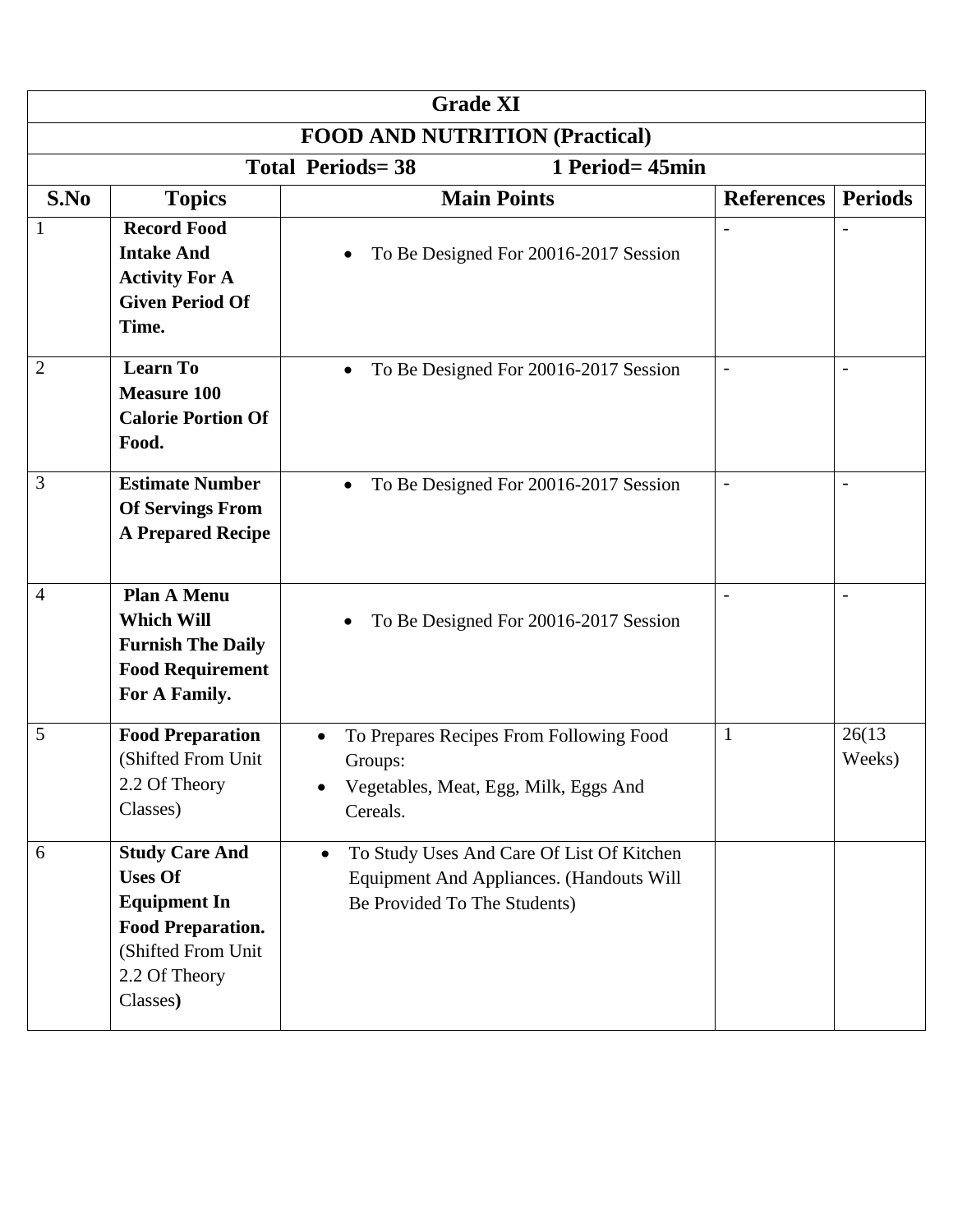| $\mathcal{I}$ | <b>Practical</b>        | 1) Value Planning For And Producing Food At Home-     |  |
|---------------|-------------------------|-------------------------------------------------------|--|
|               | <b>Gardening And</b>    | Nutritional And Educational.                          |  |
|               | <b>Food Preparation</b> | 2) Soil Preparation And Management Of The Garden.     |  |
|               | (Shifted From Unit)     | 3) Selecting Vegetables, Fruits And Flowers Suited To |  |
|               | 5 Of Theory             | The Area Selected For Gardening.                      |  |
|               | Classes)                | 4) Protecting Vegetables, Fruits And Flowers From     |  |
|               |                         | Pests, Heat, And Excessive Rain.                      |  |
|               |                         | 5) Care And Use Of Fresh, Home Production Food.       |  |
|               |                         |                                                       |  |

# **BOOKS RECOMMENDED**

- 1) Food And Nutrition Laboratory Manual By Mrs Sayeeda Baquer Khan.
- 2) Http://Mealime.Com/Kitchen-Essentials-List/#Appliances

### **Marking Scheme FOOD AND NUTRITION**

| <b>EXAM</b>       | <b>Total Marks</b> | Mcqs & Short<br><b>Answers</b>  | <b>Detailed Answers</b>         |
|-------------------|--------------------|---------------------------------|---------------------------------|
| <b>Theory</b>     | 50                 | 35                              |                                 |
| <b>Practical</b>  |                    |                                 | <b>Distribution Given Below</b> |
| <b>Class Work</b> |                    | <b>Distribution Given Below</b> |                                 |

# **Theory: 75 Marks**

Section A (Mcqs): 10 Marks Section B (Short-Answers Questions): 25 Marks Section C (Detailed-Answers Questions): 15 Marks

### **Practical Marks= 15**

| <b>Product</b> | <b>Viva</b> | <b>Service</b> | <b>Total</b> |
|----------------|-------------|----------------|--------------|
| ∩−<br>v,       | UJ          | ∩ ∩<br>υJ      |              |